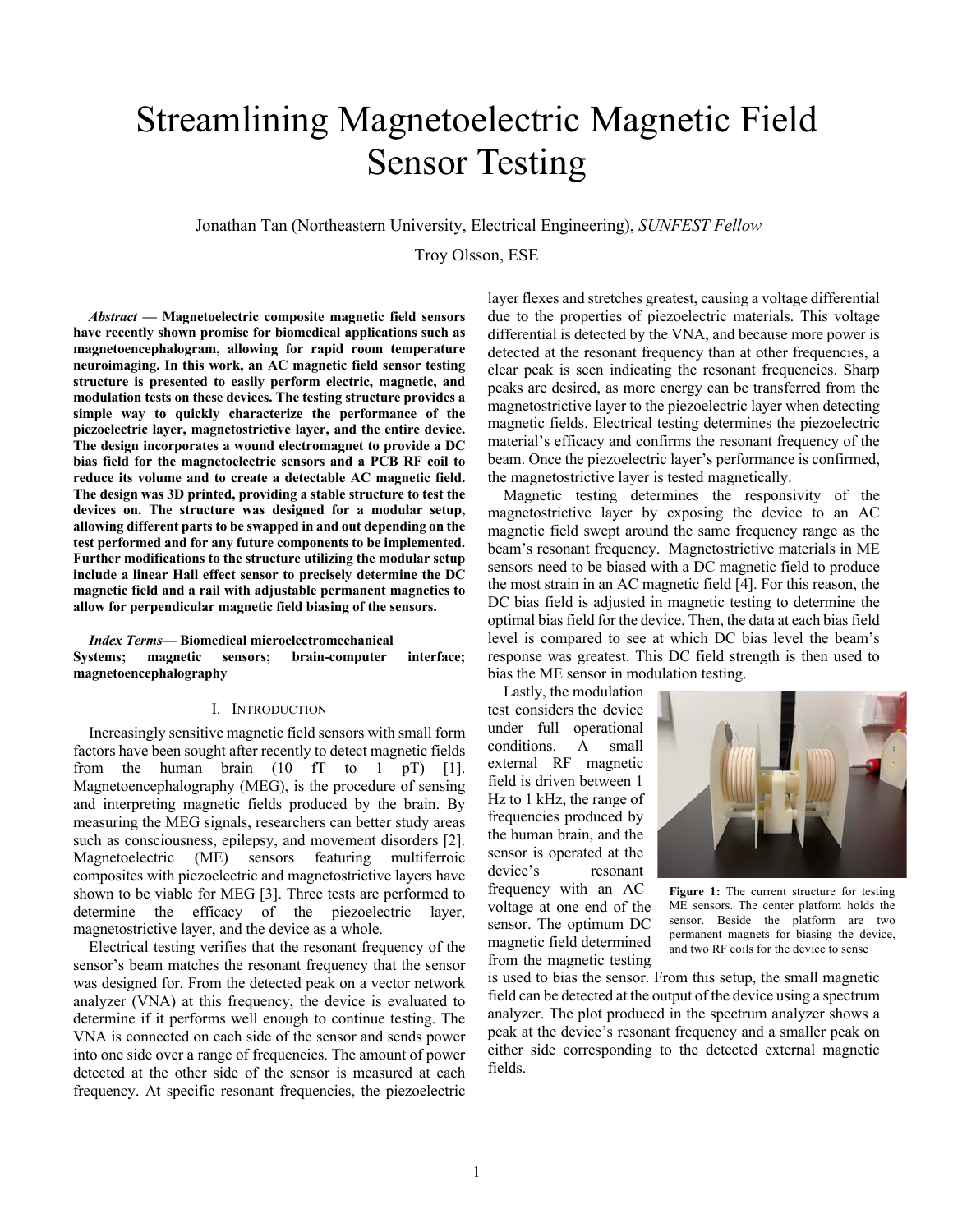The current testing setup is shown in Figure 1. This apparatus shows the RF coils on either side of the platform on which the device tested sits. Additionally, two permanent magnets are shown, which are used to bias the devices with a DC bias magnetic field.

In this paper, the design of a new testing structure is explored through an iterative design process, and data from measurements utilizing the apparatus are shown. Stability and ease of use of the testing structure will be explored in its design.

# II. BACKGROUND

#### *A. Magnetoelectric Magnetic Field Sensors*

ME sensors operate using two layers: a magnetostrictive layer and a piezoelectric layer. Magnetostrictive materials produce strains and stresses in response to an external magnetic field and piezoelectric materials produce a voltage differential

in response to a mechanical

In ME magnetic field sensors, the magnetostrictive layer is mechanically coupled to the piezoelectric layer, such that any strains or stresses produced in the magnetostrictive layer are transferred to the piezoelectric [3]. The sensors in Figure 2 feature electrodes for ground and signal on either side of the device, a free-floating beam with the piezoelectric and magnetostrictive layers, and tethers holding the beam up to

strain or stress.



**Figure 2:** The Design of the Magnetoelectric Magnetic Field Sensors. Four ground electrodes, two signal electrodes, and the magnetoelectric composite beam are shown. The beam resonates, producing a voltage from the piezoelectric layer that is detected at the signal electrode

# the electrodes.

#### *B. Magnetostriction and Piezoelectricity*

Magnetostrictive materials develop a strain when placed in a magnetic field. This is caused by the alignment of the magnetic domains, producing a slight change in the dimensions of the material [5]. The "U" shaped plot of the strain over applied



**Figure 3:** The strain-magnetic field plot. A bias magnetic field is required to produce the most strain per change in magnetic field, shown along the sloped edges of the plot [5]

magnetic field plot for magnetostrictive materials in Figure 3 shows that there is an optimal magnetic field at which the greatest change in strain occurs for a small change in magnetic field. For this reason, a DC bias magnetic field is required for ME magnetic field sensors to operate most effectively. To sense magnetic fields from the human brain, the maximum strain in the magnetostrictive layer is desired, as the small brain magnetic fields will cause

the most strain that can be coupled to the piezoelectric layer.

A piezoelectric material creates a voltage differential across one axis when a strain or stress is applied [6]. On the atomic scale, the crystal structure elongates from a force due to the elasticity of the bonds within the crystal lattice. In the crystal lattice, the charge distribution is asymmetrical in the unit cell, causing a polarization to appear across the unit cell when the crystal structure elongates. Because each unit cell has its own polarization, a net polarization forms, creating a voltage differential when the force is applied to the piezoelectric material [7].

The magnetoelectric magnetic field sensors designed incorporate a thin film beam suspended in air attached to signal electrodes. The beam is made up of the magnetostrictive layer, either an Iron Cobalt (FeCo) or Iron Gallium (Galfenol) alloy, coupled to the piezoelectric layer of Aluminum Nitride (AlN) [5, 8]. The device beam's resonant frequency is found using electrical testing to determine the optimal frequency to drive the piezoelectric material; at this frequency, the strains in the magnetostrictive from the smaller frequency brain magnetic fields are more effectively transferred to the piezoelectric layer. The resonant frequency is a function of properties of the beam such as its dimensions and Young's modulus. When testing the devices electrically, multiple peaks can be seen in the VNA, each corresponding to a different mode of resonance of the beam, such as stretching and bending [3]. The peak of interest is that of the first order extensional mode of the beam, where it stretches and contracts at resonance.

# *C. Sensors for Magnetoencephalography*

Current technologies used for MEG include Superconducting quantum interference devices (SQUIDs) and Optically Pumped Magnetometers (OPMs) [9, 10, 11, 12]. However, SQUIDs require cryogenic temperatures using liquid nitrogen and large machinery to operate. These properties make SQUIDs confined to healthcare facilities with dedicated facilities and readily available liquid helium. OPMs are much smaller, but they require the patient to be tethered to specialized equipment, making the procedure cumbersome.

ME magnetic field sensors are attractive because they address the shortcomings of both SQUIDs and OPMs. ME sensors are able to operate at room temperatures without the need of cryogenic liquids and do not require the patient to be attached to additional external equipment. Because of their ability to work at room temperature without large machinery or tethers to other equipment, ME sensors have the potential to be used in the healthcare industry outside of the hospital for rapid on-site diagnoses.

#### *D. Testing and Measurement Considerations*

When testing the sensors electrically, the Q-factor of the piezoelectric layer is an important factor when considering the potential efficacy of the device. The Q-factor for a peak is the frequency of the peak divided by the half power bandwidth (- 3dB bandwidth). An example of the output data of electrical testing is in Figure 4, showing the Q factor as well as the resonant frequency and the magnitude of the peak. For peaks with a very sharp peak, the Q-factor is much higher than one with a rounded peak because the half power bandwidth is much larger for a rounded peak. A high Q-factor is desired when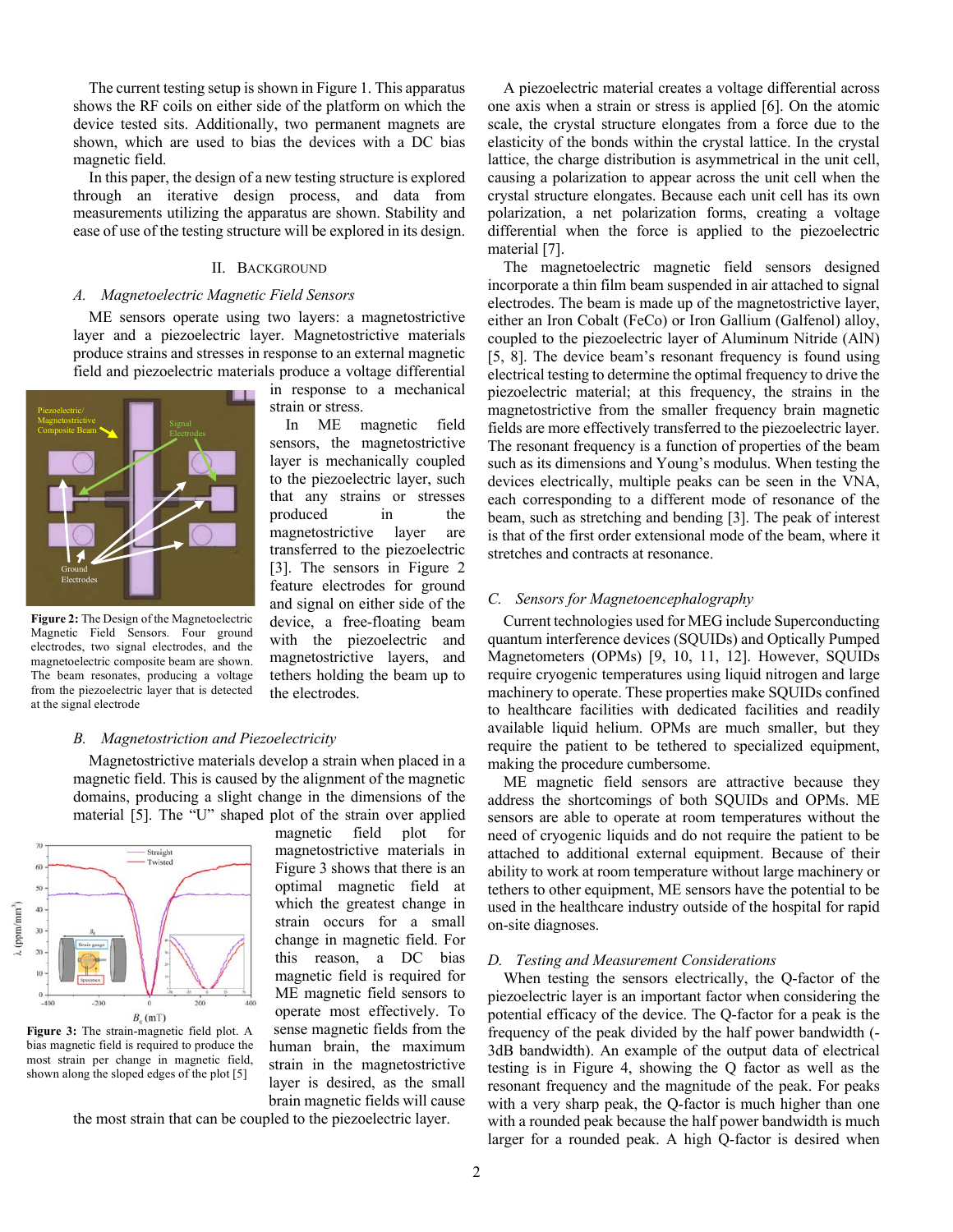taking electrical measurements because the signal of the carrier and the sidebands are able to be amplified beyond the noise floor. This also explains why the piezoelectric layer is driven at high frequencies in the MHz range; at high frequencies, a high Q-factor means the half power bandwidth encompasses the modulated signal frequencies at  $f_{carrier} \pm f_{signal}$ . MEG signals frequencies range between 1 Hz and 1 kHz, so the electrical



**Figure 4:** Electrical measurement results. The device beam's resonant frequency is shown to be 11.49 MHz with a Q-factor of 689. This plot shows a desired single-peaked result with a half-power bandwidth encompassing up to 1 kHz

for well performing devices, this allows the half power bandwidth to include frequencies up to 1 kHz from the center peak, amplifying the sideband peaks.

During modulation testing, the external magnetic fields are sensed by the magnetostrictive material, causing a strain that is



**Figure 5:** The modulation testing data with multiple magnetic field frequencies plotted on the same figure. Sideband peaks with frequencies of the external magnetic field frequency away from the carrier peak are seen

signal from the device beam's resonant frequency is clearly seen. As shown in Figure 5, on either side of the carrier signal, another peak can be seen, showing the modulated signal (sidebands) of the lower frequencies simulating the frequencies of the human body's magnetic fields. The frequency difference between the modulated signals and the carrier signal is the frequency of the external magnetic field, consistent with the effects of a mixer.

#### III. METHODS

#### *A. Testing Structure Design*

One of the main drawbacks of the current design is that the structure is lightweight and any light force can move the entire object. If the structure was moved during testing, probes or devices could potentially be damaged, which can be costly or time consuming. For this reason, a more stable structure is

measurement peak should encompass up to 1 kHz from the peak frequency. Based on the equation for the Qfactor, higher peak frequencies result in a wider half power bandwidth for the same Q-factor. Thus, the devices are designed with a high frequency resonant frequency beam in the MHz range;

coupled to the piezoelectric layer. The device acts as a mixer, where the high frequency at which the sensor's beam resonates is modulated by the low frequency of the external magnetic field. When the output of the sensor is detected on the spectrum analyzer, where the magnitude of the signal is plotted for each frequency, the peak of the carrier desired. In the probe station, there is a microscope and stage on which devices can be tested. By designing a cover to fit over the stage, the entire structure would not move if touched. Additionally, the cover could have slots to allow parts to be placed or removed as necessary. This also allows future design iterations of the current components.

Future testing of the devices could use a PCB that connects directly to the device using wire bonds. The PCB trace is then connected directly to SMA connectors. This would provide a package to test the devices instead of using RF probes. Because the width of the PCB is much smaller than that of the RF probes, all components can be moved closer to the device testing platform. For the setup proposed, the stage cover requires two additional sets of notches on either side of the testing platform.

Two magnetic fields are required for magnetic and modulation testing. A DC magnetic field is required for biasing the device and an AC magnetic field to act as the brain's magnetic field. Two options are available for a DC magnetic field: permanent magnets from ferromagnetic materials, or an electromagnet creating a magnetic field following Ampere's Law. When using permanent magnets, the magnets need to be moved along the axis of the device in order to produce varying magnetic field strengths. However, moving the magnets can be imprecise, given that the magnetic field along the axis drops off by the inverse cube of distance; when the magnets are close to the device, the magnetic field changes drastically for a small movement of the magnets. Another option is an electromagnet, which consists of a wound wire coil with a current passing through the wire. This results in a magnetic field perpendicular to the coil of wire with a strength linearly dependent on the current. However, electromagnets can only produce small magnetic field strengths without many turns of the coil or a large current.

In this application, a precisely configurable magnetic field is desired to precisely bias a device for its optimal performance. For this reason, an electromagnet was pursued to provide a DC magnetic field for biasing the ME magnetic field sensors, as the current controllable magnetic field is more precise than moving permanent magnets. To produce the most magnetic field, the maximum current through the coil is desired. The power supply can only provide 5 A for up to 6 V, meaning the two electromagnets in series can only be a total of  $1.2 \Omega$  in total. Previous electromagnets wound in the lab used 17 AWG wire; using a thicker wire such as 14 AWG would provide a lower resistance per length. This would allow more turns of the coil to reach 1.2  $\Omega$  compared to the 17 AWG wire.

The magnetic field produced at the location of the device can be modeled using the following equation [13]

$$
B_Z = \frac{\mu_0}{2} \ln \left( \frac{a}{\sqrt{R^2 + a^2}} + \frac{L - a}{\sqrt{R^2 + (L - a)^2}} \right)
$$

where *I* is the current through the wire, *n* is the number of turns in the coil, *a* is location along the z axis from the edge of the coil, *R* is the radius of the coil, and *L* is the length of the coil. From this equation, the parameters for the length and radius of the coil can be adjusted to produce the most amount of DC magnetic field at the location of the device. This equation also verifies that the magnetic field at a location *a* is linearly dependent on the amount of current through the wire. This shows that the amount of magnetic field produced at the device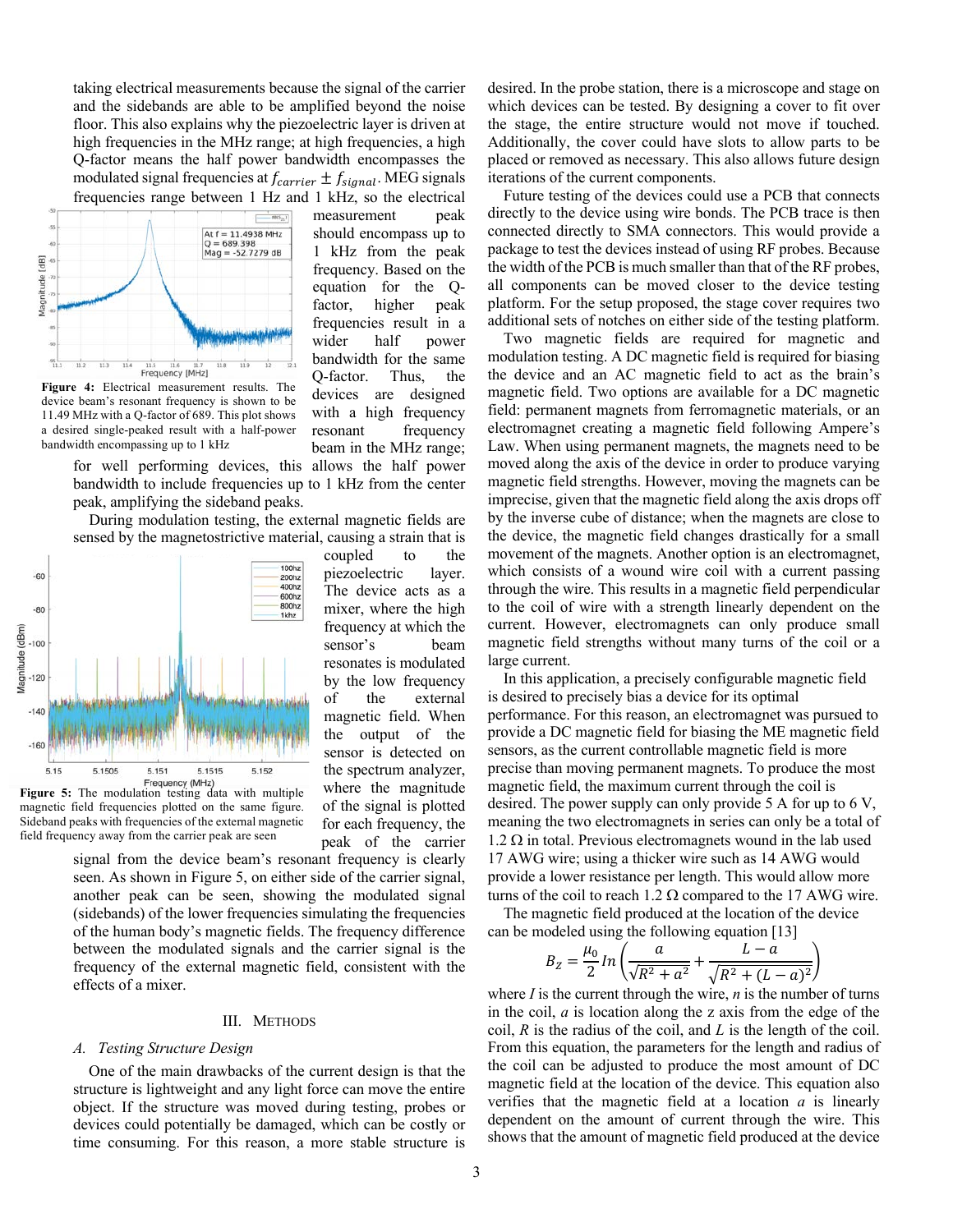location can be easily tuned by increasing or decreasing the current through the electromagnet.

To create an AC magnetic field, a similar coil like the DC coil is needed. However, instead of using a wound coil like the one currently used, a printed circuit board (PCB) was created to reduce the size occupied by the RF coils. This grants the space to use electromagnets, as using wound coils for both electromagnets and RF coils would not fit on the microscope stage. The PCB coils were designed on Autodesk Eagle, and the Texas Instruments Webench Coil Designer [14] and Coil32 [15] were used to choose parameters of the coil such as trace width and inner and outer radii. Two designs of the coils were created, one with a coil on only one layer and another with coils



Figure 6: The single layered PCB RF coil used at low frequencies to mimic the brain in modulation testing and at high frequencies to drive the device in magnetic testing

on either side of the PCB. The single layered design is shown in Figure 6. For the final design, it was determined that the coil should have an outer diameter of about 9 cm to fit in the microscope setup, 2 turns of the coil, and an inner diameter of about 8.5. These parameters allow the coil to stay inductive up to 25 MHz without a large inductance. Above a cutoff frequency, RF coils become more capacitive than inductive, producing undesirable losses due to electric fields produced between coil windings. The cutoff

frequency specifies the frequency at which the coils become capacitive. However, the coils should not have a large inductance. Because the coils are operated at the megahertz range, a large inductance will result in a large impedance. This results in the coil acting as an open circuit. An open circuit prevents any current from running through, resulting in no magnetic field being produced. To fit onto the stage cover, the PCB coils were attached with a plastic rivet to a plastic plate that could be fit onto the stage cover.

The current method of detecting the DC magnetic field bias is by using a DC magnetic field probe and testing the magnetic field at specific distances for the permanent magnets. A method of measuring the DC magnetic field during testing is desired, reducing the amount of uncertainty and any error in the magnetic field bias. To accomplish this, a Hall effect sensor was used to measure the magnetic field bias during testing. By connecting 5 volts and ground to the sensor, the output of the device can be connected to a multimeter. The output voltage changes linearly with the amount of magnetic field present through the device. This device can be used during testing to precisely measure the amount of bias field the magnetostrictive layer optimally operates at. A drawer in the device testing platform was created, in which the Hall effect sensor is located and measures the magnetic field.

In some cases, the magnetic field sensors are tested with a perpendicular magnetic field bias. In a perpendicular bias, the amount of magnetic field required to bias the device is much higher than parallelly. For this reason, permanent magnets are the ideal option to perpendicularly bias the devices. The permanent magnets are smaller and can reach larger magnetic

fields than electromagnets. Inspiration was taken from the current design to create the perpendicular bias magnet setup. Magnets were placed on rails such that the magnets can be moved closer to or farther from the device, increasing and decreasing the magnetic field bias through the device respectively. The rail was run through the device testing platform. The magnet 'buckets' were created such that the magnetic field bias through the device is horizontal. This required the buckets to be high enough to be on the same level with the device. However, the buckets had to be low enough to not interfere with the RF probes directly above the magnets. Lastly, lids were created for each of the buckets to prevent the magnets from jumping out of the buckets. Because the distances are small between the two magnets, they could potentially jump out from magnetic forces and collide with the devices or RF probes.

# *B. Electrical, Magnetic, Modulation Testing*

Three tests are used to test the performance of the materials and devices. Electrical testing determines the efficacy of the piezoelectric layer of the device and confirms the resonant frequency of the resonating beam. Magnetic testing determines the optimal DC magnetic field bias and how well the magnetostrictive layer performs. Modulation testing takes the entire device into consideration, seeing how the device performs in detecting small external magnetic fields.

In electrical testing, power is driven into one end of the device and detected at the other end using the S21 measurement of the VNA. The ratio of power detected to power delivered is plotted over a sweep of frequencies and shows a peak at the resonant frequency of the device's beam. The frequency of the peak is measured and compared to the frequency that it is designed to have, confirming the resonant frequency of the beam. As previously mentioned, a large Q-factor for the resonance peak is desired because the output power of the device is amplified by the Q-factor

Magnetic testing drives the devices magnetically to determine the functionality of the magnetostrictive layer and find the optimum magnetic field bias for the device. Power is supplied to RF coils operating in a sweep of frequencies around the resonant frequency determined in electrical testing, and the amount of power detected at one end of the device is



Figure 7: Magnetic testing with multiple trials of varying bias field strengths on one plot. The peaks shift due to the  $\Delta E$  effect

measured. In the plot of the ratio between the power detected to power supplied over a sweep of frequencies, a peak close to the noise floor can be seen. Because the magnetic fields produced by the RF coils are small, little power is delivered to the magnetostrictive layer to resonate the beam. This means less power is transformed into a voltage by the piezoelectric, resulting in an output peak close to the noise floor.

Multiple magnetic tests are performed for a device, each at a different magnetic field bias. When the data from these tests are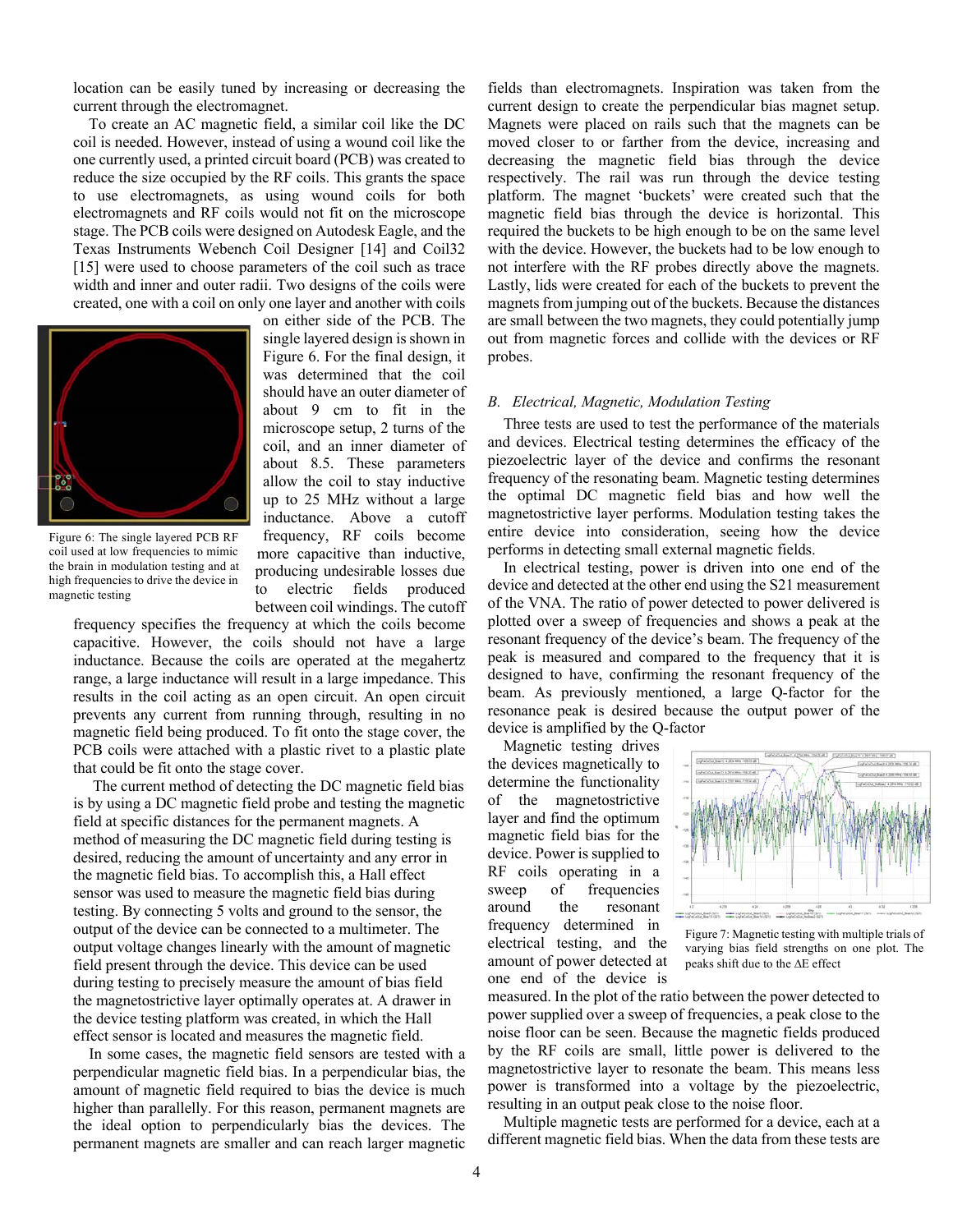plotted on one figure, multiple peaks are shown. Each peak is shifted slightly in frequency due to the  $\Delta E$  effect; as more magnetic field bias is applied, the magnetostrictive layer slightly lengthens. Because the resonant frequency of the beam is a function of the length, width, and other parameters, the resonant frequency of the beam decreases in a larger magnetic field bias. The figure with multiple data plots is also used to determine the optimal magnetic field bias by finding the largest peak of the different plots. A plot with multiple data sets of varying magnetic field bias is in Figure 7. The optimal magnetic field bias along the stress-magnetic field plot provides the largest change in strain for a small AC magnetic field, producing the largest peak in the magnetic testing results.

Modulation testing drives the device electrically and magnetically to determine how well it can measure small AC magnetic fields. The magnetostrictive layer is biased with a DC magnetic field, the piezoelectric layer is driven at one end of the device with an AC voltage at the beam's resonant frequency, and the RF coils are driven between 1 Hz and 1 kHz to mimic the brain. The output of the device is sensed with a spectrum analyzer, showing the power at the output of the device over a range of frequencies. The device acts as a mixer, multiplying the AC resonant frequency signal with the small frequency signal from the magnetic field, producing a plot with a large carrier signal at the resonant frequency and two sideband modulated signals with peaks that are the small magnetic field's frequency from the carrier signal. Multiple plots testing the device at different AC external magnetic fields can be overlaid onto each other, producing a plot with a carrier signal and multiple sideband peaks. This is used to make sure the device is not attenuating the larger frequency signals at 1 kHz.

## IV. EXPERIMENTAL RESULTS AND DISCUSSION

# *A. Testing Structure Results*

The testing structure was fabricated by 3D printing each component, winding the DC coils, wiring the Hall effect sensor circuit, and manufacturing the PCB RF coils. Two iterations of the microscope stage cover and DC coils were produced, whereas the other components were only created once.

The 3D printed test structure was printed in two iterations with the microscope stage cover 3D printed twice. The first print was primarily used to determine how much the 3D prints would shrink during printing. Once the first stage cover was received, it was determined that there was minimal shrinkage in the prints. This stage cover was not suitable for using in the final design however. Because the file used the measured dimensions of the microscope stage, there was enough uncertainty in the dimensions that the stage cover did not fit. While the plastic could have been sanded to fit, it was determined that the dimensions should be made larger to prevent any chances of damaging the stage while trying to fit the cover on. Additionally, the first iteration was printed without the two sets of notches to accommodate the wire bonded PCB with SMA connectors. The second iteration of the stage cover took both ideas into consideration. Each dimension of the stage cover was increased by 4% to fit onto the microscope stage, and additional notches were placed 1 cm closer to the device platform.

The DC magnetic field coils were also fabricated twice. The first coil featured an inner radius of 2.5 cm and an outer radius

of 4.5 cm. With these dimensions, only 150 turns of 14 AWG wire were able to be wound. Rather than being limited by the power supply output, the coil was constrained by the number of turns, as the resistance of the coil was only  $0.463\Omega$  for the turns that could fit in the 4.5 cm radius. This meant more turns could be achieved to reach the  $0.6\Omega$  needed before the magnetic field is constrained by the power supply. This first iteration was able to produce up to 2.9 mT at the device location and up to 9.6 mT at the edge of the coil. By adding a magnet in the center of the coil, the magnetic field could be increased; the magnet not only adds its own magnetic field to that produced by the coils, but the ferrite magnet's permeability is higher than that of air, allowing larger magnetic fields to be formed within the magnet than could be created in air. With the magnet added to the core of the coil, up to 6 mT could be measured at the device testing location and up to 25 mT at the edge of the coil.

To improve off the first design, the inner radius was decreased to allow for more turns of the coil. The outer radius was kept the same because increasing the outer radius would elevate the center of the coil above the location of the device testing platform, resulting in magnetic fields at the device that are angled and not parallel to the device surface. With a smaller inner radius, 240 turns were able to be achieved, resulting in up to 9.5 mT at the device location without a magnet and up to 13.5 mT with a magnet. At the edge of the coil, the magnetic field was measured to be 12.4 mT without a magnet and 22.9 mT with a magnet in the core. The resistance of a single coil was found to be  $0.58\Omega$ , which is still not optimized for the power supply but better optimized than the first iteration.

The RF coils were fabricated, and its impedance and AC magnetic field amplitude were determined. For RF coils, inductive coils are desired, as the power through the coil is transformed into a magnetic field instead of capacitive losses. These losses can occur because the space between coil turns is insulating, and a capacitance can appear between turns of the wire. This turns the power supplied to the coil into an electric field instead of the desired magnetic fields.

The characterizations of the single and double layered RF

PCB coils are below in Figure 8. The Smith chart shown displays the real and imaginary components of the impedance of the coil across a span of frequencies. Above the middle horizontal axis, the coil is inductive, and below the horizontal axis, the coil demonstrates capacitive losses. Lines in the upper half are desired, as it indicates that the coils are inductive. In this plot, it is shown that the single layered PCB stays inductive up to 20 MHz, while the double layered PCB becomes capacitive around 14.8 MHz. The AC magnetic field



Figure 8: Smith chart of the single layer (green) and double layer (red) PCB coils from 1 MHz to 20 MHz. The double layered PCB coils become capacitive at a lower frequency than the single layered coils

amplitude of the coils were determined to be 20  $\mu$ T for the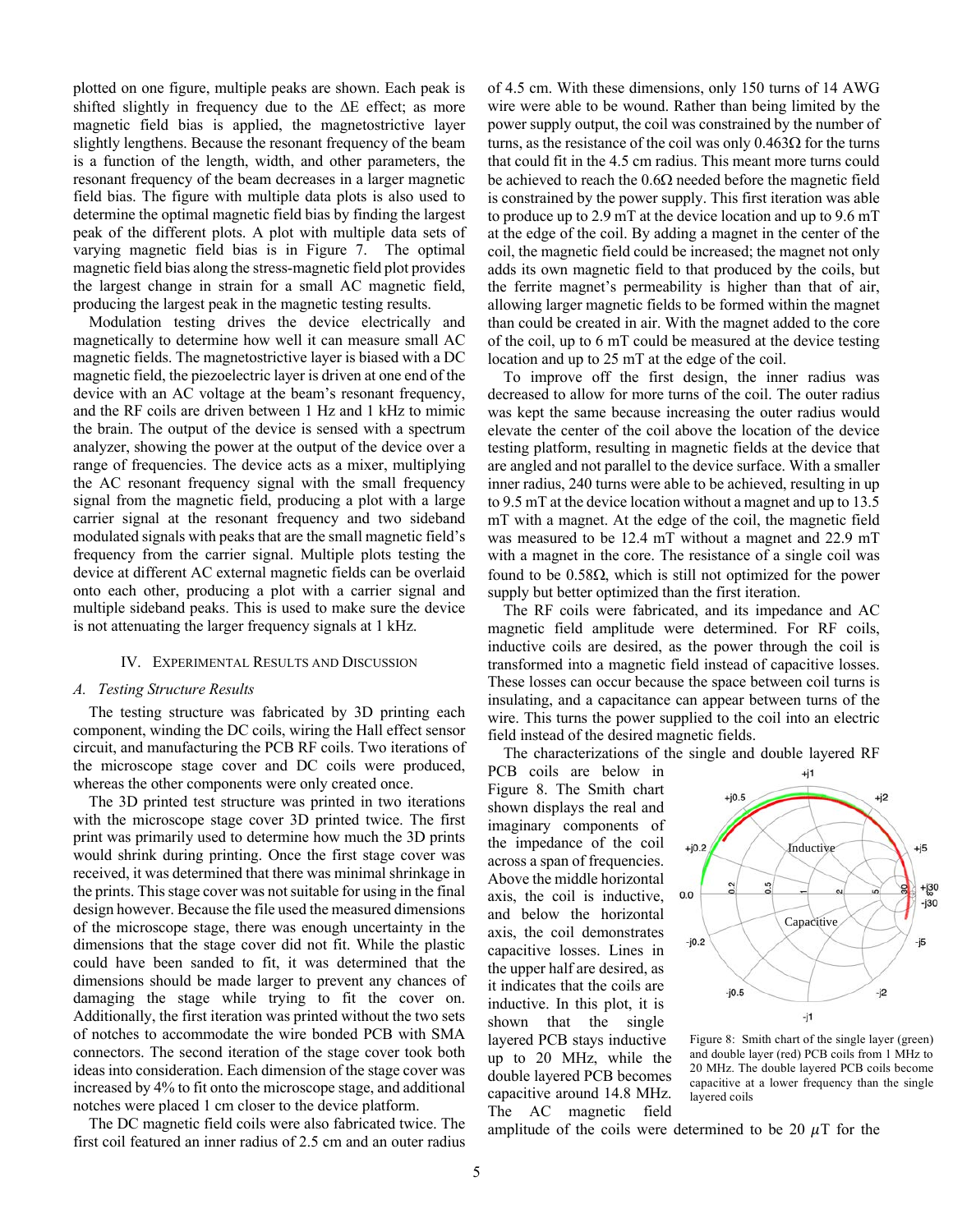single layered PCBs, which is large enough for the devices to detect and measure during modulation testing and drive the devices in magnetic testing.

The perpendicular bias magnets components were 3D printed, and magnets were placed inside the 'buckets'. The maximum magnetic field bias with the perpendicular bias magnets was 8.6 mT. The magnetic field strengths measured suffice for the large magnetic fields required for perpendicular biasing.

Lastly, the Hall effect sensor circuit was wired, and the sensor was placed into the drawer that was 3D printed for the circuit. The DRV5055A2QLPGM by Texas Instruments was chosen because it is a linear Hall effect sensor that can detect magnetic fields with a  $\pm$ 42 mT range and operates with a 5 V source. By connecting the  $V_{CC}$  pin to 5 volts, the GND pin to ground, and the OUT pin to a multimeter set to measure DC voltages, the magnetic field strength in mT can be measured by dividing the difference between the voltage reading and 2.5 V by 50 mV. This provides a method of directly measuring the DC bias field through the devices during testing instead of measuring the magnetic field bias before testing and using the previous values to approximate the bias field through the devices during testing.

# *B. Testing Results*

The testing setup was used for electrical, magnetic, and modulation testing. While the structure was not strictly necessary for electrical testing, as the only test equipment needed was the RF probes and the VNA, testing on the structure provided an easy transition between electrical and magnetic testing, as very little additional setup was required to transition between tests.

A medium FeCo In device was tested electrically on the designed structure. The peak is seen at 9.5 MHz, and the testing structure provided a solid platform to test the device on.

Next, the device was tested magnetically. The VNA was connected to both RF PCB coils using an SMA T connector to connect both PCBS to the same VNA port, the other port of the VNA was connected to one RF probe at one end of the device. On the other end of the device, the RF probe was attached with a ground cap, connecting the signal electrode to ground for better signal stabilization. The Hall effect sensor was connected to 5 V, ground, and the DC voltmeter. The



Figure 9: Magnetic testing plots at different bias fields on one figure. The measurements were performed on the designed testing structure

electromagnets were connected in series to provide 5 A through each coil, and the coils were connected to a 6 V, 5 A power supply. The magnetic testing data were measured for varying magnetic bias fields, and the results were shown on a single plot in Figure 9. In this figure, it shows that the largest amplitude signal is at no bias field. This is likely due to the devices being tested with no bias

field after testing them at a higher magnetic field bias. Because the magnetic dipoles in the magnetostrictive layer do not immediately return to random after a magnetic field bias is removed, the dipoles may keep their rotation and stay biased despite no magnetic field through the material. This would explain why the 0 field level bias presented the highest amplitude. The device was first tested at a high magnetic field bias, and the device likely kept its bias when the electromagnets were disconnected.

Lastly, a modulation test was performed on the devices. The results of the modulation tests with an external magnetic field at 200, 400, 600, and 800 Hz are shown in Figure 10. The device is able to detect the low magnetic fields produced by the PCB coils. However, the signal to noise ratio is lower at 17 compared to previous modulation tests with SNR of around 30. This could be due to a few factors. First, the PCB coils have fewer turns than the wound RF coils. Because there are fewer turns, the

magnetic field strength of the PCBs could be lower than that produced by the wound coils. However, the magnetic field strength of the wound coils was also measured to be around 20  $\mu$ T, similar to that of the PCB coils. Additionally, the RF coils could be coupling to the DC coils, resulting in lower magnetic field strengths than expected at the device location and a lower SNR as a result.



Figure 10: The results of multiple modulation tests at varying magnetic field frequencies tested on the designed structure

## V. CONCLUSION

In this work, a magnetoelectric magnetic field sensor setup was designed and constructed. The structure was designed to easily test the magnetic field sensors electrically, magnetically, and with a modulation test. Components in the structure were 3D printed, with additional parts added on, including electromagnets and a circuit for a Hall effect sensor. The structure was designed to be modular, so future components can be easily integrated into the testing structure. Compared to the current testing setup, the constructed structure is more stable because of the microscope stage cover that prevents movement and allows for components to be securely fit into notches. The DC electromagnets provide a current tunable magnetic field up to 13.5 mT that can be precisely controlled compared to the previous permanent magnets, and the PCB RF coil volume is much smaller than that of the wound RF coils while producing comparable magnetic field strengths. The constructed design additionally allows the user to precisely measure the magnetic field bias through the device using the Hall effect sensor during testing. These improvements to the previous design create a testing structure that can be easily used for performing electrical, magnetic, and modulation testing, easing the process of characterizing these devices.